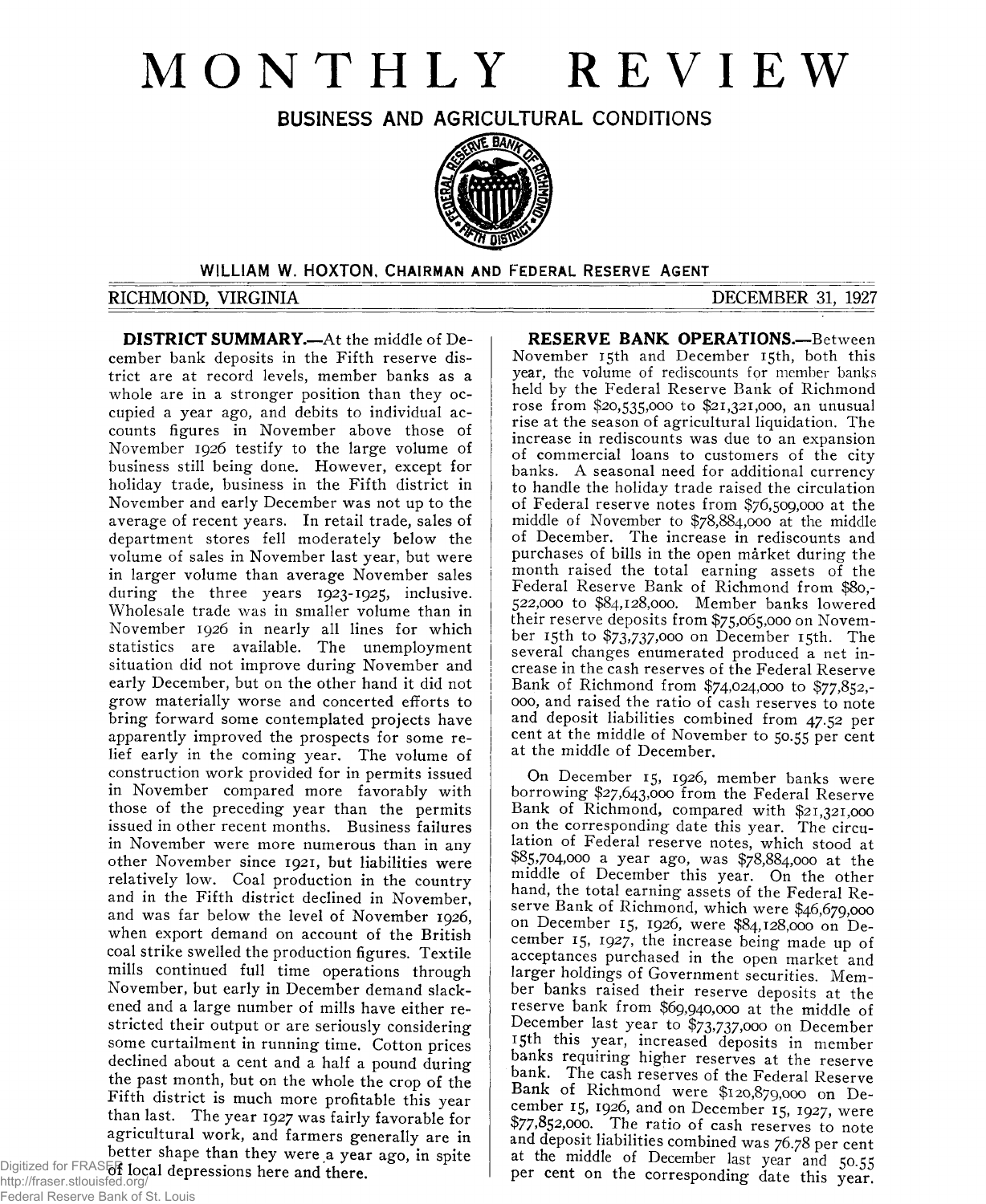## **CONDITION OF SIXTY-SIX REPORTING MEMBER BANKS IN SELECTED CITIES**

| <b>ITEMS</b>                                                                      | Dec. 7, 1927  | Nov. 9, 1927  | Dec. 8, 1926  |
|-----------------------------------------------------------------------------------|---------------|---------------|---------------|
| Total Loans and Discounts (including all)                                         | \$524,636,000 | \$522,774,000 | \$516,252,000 |
| Total Investments in Bonds and Securities<br>Reserve Balance with Federal Reserve | 168,675,000   | 172,603,000   | 131,624,000   |
|                                                                                   | 44,330,000    | 44,159,000    | 40,573,000    |
|                                                                                   | 14,977,000    | 15,213,000    | 16,284,000    |
|                                                                                   | 403,391,000   | 394,648,000   | 385,158,000   |
|                                                                                   | 242,060,000   | 248,866,000   | 206,244,000   |
| Borrowed from Federal Reserve Bank                                                | 11.921.000    | 13.171.000    | 8.116.000     |

The accompanying table shows totals for the principal items of condition reported by sixty-six identical member banks of the Fifth Federal reserve district on three dates, December 7, 1927, November 9, 1927, and December 8, 1926. These data afford an opportunity for comparing the latest available figures with those of a month and a year earlier. The November figures were reported by sixtyseven banks and the figures for December 8th last year were reported by sixty-eight banks, but consolidations during the year reduced the number to sixty-six without materially altering the comparableness of the figures.

During the month between November 9th and December 7th, both this year, commercial loans extended to customers by the reporting banks exceeded the usual fall liquidation resulting from crop marketing, and total loans and discounts outstanding rose \$1,862,000. A reduction of \$3,928,000 in investments in bonds and securities enabled the reporting banks to reduce their borrowing at the reserve bank by \$1,250,000 during the month, and an increase in demand deposits totaling  $\tilde{\mathcal{S}}$ ,743,000 more than balanced a reduction of \$6,806,000 in time deposits. The decrease in time deposits was seasonal, but was larger than in most years. During the month under review, the reserve balances of the reporting banks at the reserve bank increased by \$171,000, but cash in vaults declined by \$236,- 000, the drop in cash being an unusual development at this season.

In comparison with the figures reported on December 8, 1926, those for December 7, 1927, show increases in all items except cash in vaults, which dropped \$1,307,000 during the year. Loans and discounts to customers rose \$8,384,000 during the year, and investments in bonds and securities increased by \$37,051,000. The reporting banks increased their reserve balances at the reserve bank by \$3,- 757,000, and also increased their borrowing at the reserve bank by \$3,805,000. During the year, demand deposits rose \$18,233,000 and time deposits \$35,816,000.

|               | TOTAL DEBITS DURING THE FOUR WEEKS ENDED |                  |                  |  |  |  |  |
|---------------|------------------------------------------|------------------|------------------|--|--|--|--|
| <b>CITIES</b> | December 7, 1927                         | November 9, 1927 | December 8, 1926 |  |  |  |  |
|               | \$<br>26,329,000                         | \$<br>25,940,000 | £.<br>28,602,000 |  |  |  |  |
|               | 388,881,000                              | 413,677,000      | 381,395,000      |  |  |  |  |
|               | 23,945,000                               | 28.126.000       | 25,319,000       |  |  |  |  |
|               | 37,802,000                               | 35,419,000       | 36,973,000       |  |  |  |  |
|               | 56,312,000                               | 57,516,000       | 47,417,000       |  |  |  |  |
|               | 21,305,000                               | 22,866,000       | 18,081,000       |  |  |  |  |
|               | 9,439,000                                | 9,290,000        | 8,212,000        |  |  |  |  |
|               | 18,499,000                               | 15,246,000       | 16,594,000       |  |  |  |  |
|               | 36,918,000                               | 40,105,000       | 36,308,000       |  |  |  |  |
|               | 25,634,000                               | 26,861,000       | 24,328,000       |  |  |  |  |
|               | 29,100,000                               | 33,228,000       | 21,143,000       |  |  |  |  |
|               | 9,674,000                                | 10,030,000       | 10,375,000       |  |  |  |  |
|               | 23,113,000                               | 23,926,000       | 26,861,000       |  |  |  |  |
|               | 17,949,000                               | 17,531,000       | 18,827,000       |  |  |  |  |
|               | 9,425,000                                | 8,407,000        | 10,516,000       |  |  |  |  |
|               | 77.053,000                               | 74,517,000       | 82,617,000       |  |  |  |  |
|               | 23,773,000                               | 22,785,000       | 21,260,000       |  |  |  |  |
|               | 154,438,000                              | 151,153,000      | 135,905,000      |  |  |  |  |
|               | 27,357,000                               | 26,803,000       | 29,418,000       |  |  |  |  |
|               | 15,129,000                               | 16,986,000       | 12,983,000       |  |  |  |  |
|               | 226,100,000                              | 217,079,000      | 232,365,000      |  |  |  |  |
|               | 17,446,000                               | 20,895,000       | 19,369,000       |  |  |  |  |
|               | 40,779,000                               | 44,884,000       | 37,356,000       |  |  |  |  |
| Totals        | \$1,316,400,000                          | \$1,343,270,000  | \$1,282,224,000  |  |  |  |  |

#### **DEBITS TO INDIVIDUAL ACCOUNTS**

Debits to individual, firm and corporation accounts in clearing house banks in twenty-three leading trade centers of the Fifth reserve district totaled \$1,316,400,000 during the four weeks ended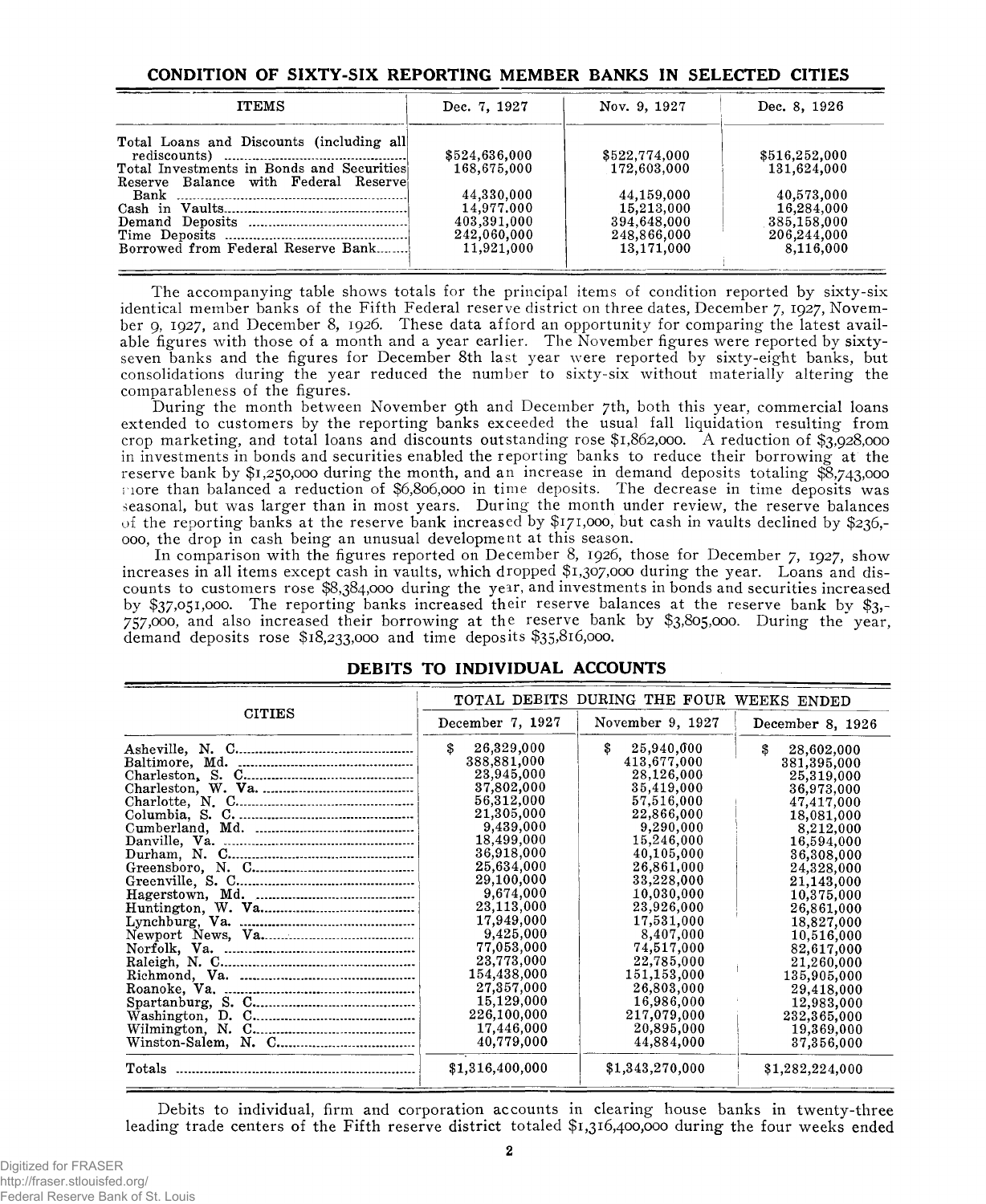December 7, 1927, a decrease of 2 per cent under the total of \$1,343,270,000 reported for the four preceding weeks, ended November 9th. The more recent period contained two holidays, however, compared with one holiday during the earlier period, and on a daily basis debits in the four weeks ended December 7th were approximately 2.5 per cent above those in the November 9th period. Twelve of the twenty-three cities reported lower figures for the later four weeks, while eleven cities reported higher figures. Among the largest centers, Norfolk, Richmond and Washington reported higher figures last month, but Baltimore, Charlotte and Winston-Salem reported lower totals.

Compared with aggregate debits during the four weeks ended December 8, 1926, when a total of \$1,282,224,000 was reported, the total of \$1,316,400,000 for the four weeks ended December 7th this year shows an increase of 2.7 per cent, a very satisfactory comparison in view of the marked decline in construction work in the district during the year under review. Thirteen cities reported higher and ten reported lower figures for the 1927 period. Improved conditions in the textile field accounted for more increases than any other factor, all textile centers included in the table showing higher debits totals this year than last.

**SAVINGS DEPOSITS—** Savings deposits appear to have a tendency to decline moderately in November in most years, but this year deposits in thirteen mutual savings banks in Baltimore rose from \$172,642,769 at the end of October to \$174,344,100 at the end of November. A year ago deposits in the same banks totaled \$158,128,346. Time deposits in sixty-six regularly reporting member banks followed the seasonal trend in November and early December, declining from a total of \$248,- 866.000 on November 9th to \$242,060,000 on December 7th but on the latter date stood above the \$206,244,000 reported on December 8, 1926.

**BUSINESS FAILURES**—As usual at this season, commercial failures in the United States have increased, numbering 1,864 in November, according to *Dun's Review* of December 3rd. This is 4.3 per cent more than the 1,787 defaults for October, Compared with the 1,830 failures of November 1926, the latest returns show an increase of less than 2 per cent. On the other hand, last month's defaults are the largest in number for any November since 1921. Last month's indebtedness of \$36,- 146,573 is a little below the \$36,235,872 of October and is smaller than the amounts for August, July, May and April, as well as in each month of the first quarter of this year. However, in contrast to this showing, the present liabilities disclose a rise of about \$3,000,000 from the \$32,692,993 of November 1926. For eleven months of the present calendar year commercial failures numbering 20,984 compare with 19,704 for the corresponding period of 1926, an increase of 6 per cent, and this year's indebtedness of approximately \$469,000,000 is fully 29 per cent in excess of the \$363,000,000 for the first eleven months of last year.

Business failures in the Fifth reserve district in November totaled 137, the highest number reported for any November since 1921. November 1926 witnessed 120 bankruptcies in the district. Liabilities last month were lower than a year ago, totaling \$2,555,698 compared with \$3,067,845 in November 1926.

**LABOR**—The number of involuntarily idle workers apparently did not increase more than the seasonal average in the Fifth reserve district during November, but the immediate unemployment problem showed no improvement. A larger number of workmen are unable to obtain employment than at any other time for several years, and in some of the larger centers the outlook for the near future is such as to demand the attention of officials and others desirous of improving the situation. A considerable number of the district's industrial plants are closed temporarily or are operating with skeleton forces, but the marked decrease in construction work appears to be chiefly responsible for the existing problem. In several cities the authorities and leading builders are attempting to advance the letting of contemplated contracts, with sufficient success to indicate that improvement may be expected in employment shortly after the New Year.

**COAL**—Bituminous coal production in the United States in November totaled approximately 40.628.000 net tons, compared with 44,000,000 tons mined in October this year and 59,739,000 tons in November 1926. The unseasonal decrease in November's production in comparison with that of October shows the effect of lessened activity in industry throughout the country. West Virginia led all states in tonnage in November, but by a smaller margin than in other recent months. Total production of soft coal in the entire country this calendar year to December 3rd amounted to 482,559,- 000 net tons, compared with 528,360,000 tons mined prior to December 3, 1926. On the other hand, total production this year exceeds production in either 1925, 1924 or 1922.

**TEXTILES**—Textile mills in the Fifth district consumed 270,506 bales of lint cotton in November, compared with 260,114 bales used in October this year and 249,997 bales in November last year. Each of the three textile manufacturing states in the district used more cotton last month than in either October 1927 or November 1926, North Carolina mills consuming 146,595 bales, South Carolina mills 111,357 bales, and Virginia mills 12,554 bales. Reports from mill executives and others indicate that since December 1st a considerable number of mills have begun to curtail operations, and it appears likely that there will be further restrictions in output during the next few weeks. Forward orders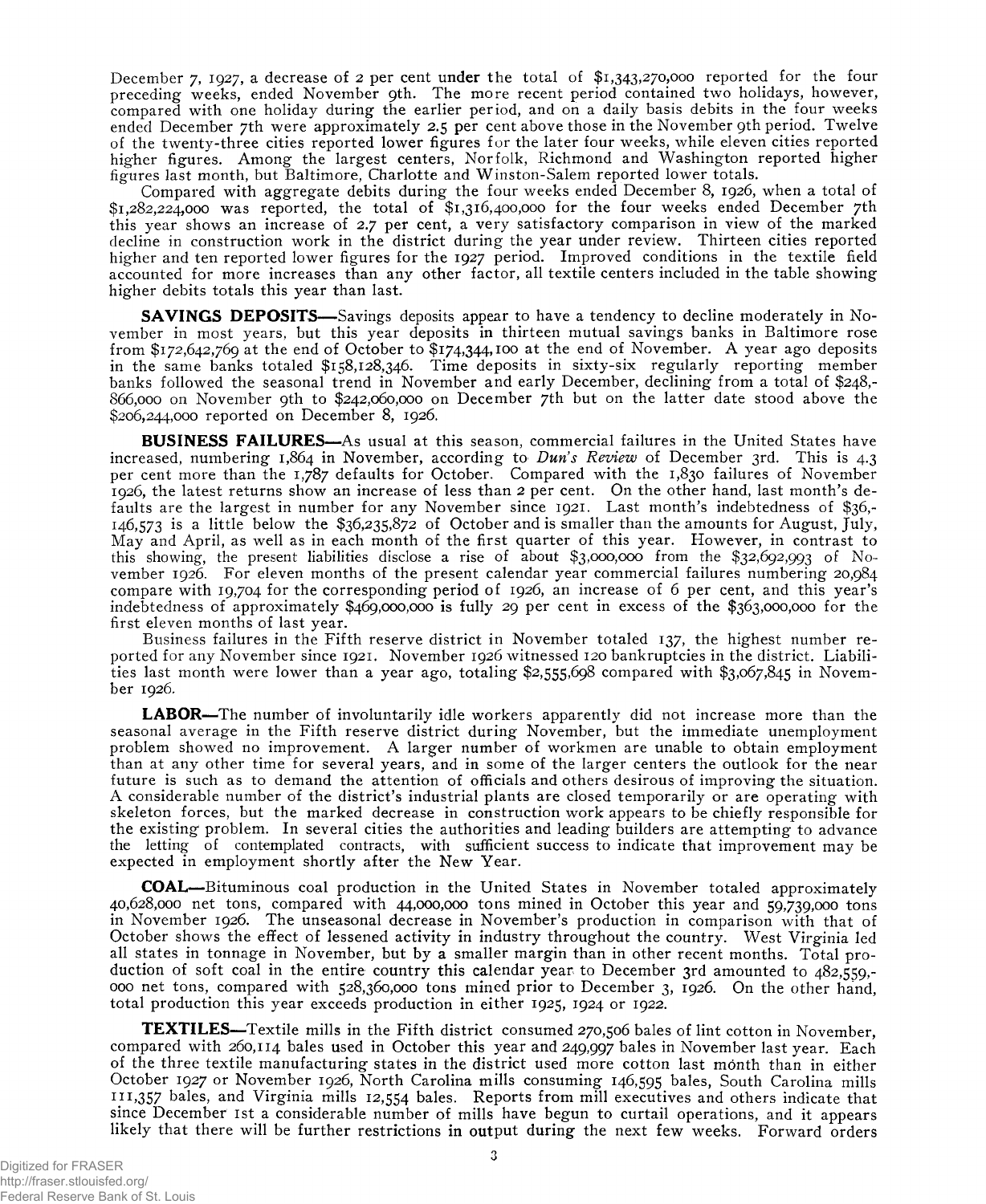have almost ceased, due chiefly to favorable weather for maturing and gathering the cotton crop, and some manufactured goods have begun to accumulate at mills. Profits on recent operations of the mills are claimed to be very small.

|                                                                                                                                                                           | <b>CITIES</b>                                                                                                                                                                                                                                                                                                                                                                                                                                                                                                                                                             | Permits Issued<br><b>New</b><br>Repairs                                                                                                                                                                                                |                                                                                                                                                                          |                                                                                                                                                                                                               | New Construction                                                                                                                                                                                                                              | Alterations                                                                                                                                                                                                                                                                                                      |                                                                                                                                                                                                                                                                                                              |                                                                                                                                                                                                                                                                        | Increase or<br>Decrease | Per Cent<br>of                                                                                                                                                                                                                                                              |                                                                                                                                                                                                                                                                                                                    |                                                                                                                                                                                                                                             |                                                                                                                                                                                                                                            |
|---------------------------------------------------------------------------------------------------------------------------------------------------------------------------|---------------------------------------------------------------------------------------------------------------------------------------------------------------------------------------------------------------------------------------------------------------------------------------------------------------------------------------------------------------------------------------------------------------------------------------------------------------------------------------------------------------------------------------------------------------------------|----------------------------------------------------------------------------------------------------------------------------------------------------------------------------------------------------------------------------------------|--------------------------------------------------------------------------------------------------------------------------------------------------------------------------|---------------------------------------------------------------------------------------------------------------------------------------------------------------------------------------------------------------|-----------------------------------------------------------------------------------------------------------------------------------------------------------------------------------------------------------------------------------------------|------------------------------------------------------------------------------------------------------------------------------------------------------------------------------------------------------------------------------------------------------------------------------------------------------------------|--------------------------------------------------------------------------------------------------------------------------------------------------------------------------------------------------------------------------------------------------------------------------------------------------------------|------------------------------------------------------------------------------------------------------------------------------------------------------------------------------------------------------------------------------------------------------------------------|-------------------------|-----------------------------------------------------------------------------------------------------------------------------------------------------------------------------------------------------------------------------------------------------------------------------|--------------------------------------------------------------------------------------------------------------------------------------------------------------------------------------------------------------------------------------------------------------------------------------------------------------------|---------------------------------------------------------------------------------------------------------------------------------------------------------------------------------------------------------------------------------------------|--------------------------------------------------------------------------------------------------------------------------------------------------------------------------------------------------------------------------------------------|
| ż                                                                                                                                                                         |                                                                                                                                                                                                                                                                                                                                                                                                                                                                                                                                                                           |                                                                                                                                                                                                                                        |                                                                                                                                                                          |                                                                                                                                                                                                               |                                                                                                                                                                                                                                               |                                                                                                                                                                                                                                                                                                                  |                                                                                                                                                                                                                                                                                                              |                                                                                                                                                                                                                                                                        |                         |                                                                                                                                                                                                                                                                             | of                                                                                                                                                                                                                                                                                                                 | Increase                                                                                                                                                                                                                                    | <u>ہ</u>                                                                                                                                                                                                                                   |
|                                                                                                                                                                           |                                                                                                                                                                                                                                                                                                                                                                                                                                                                                                                                                                           | 1927                                                                                                                                                                                                                                   | 1926                                                                                                                                                                     | 1927                                                                                                                                                                                                          | 1926                                                                                                                                                                                                                                          | 1927                                                                                                                                                                                                                                                                                                             | 1926                                                                                                                                                                                                                                                                                                         | 1927                                                                                                                                                                                                                                                                   |                         | 1926                                                                                                                                                                                                                                                                        | Total<br>Valuation                                                                                                                                                                                                                                                                                                 | or<br>Decrease                                                                                                                                                                                                                              |                                                                                                                                                                                                                                            |
| $\overline{2}$<br>3<br>4<br>5<br>6<br>7<br>8<br>9<br>10<br>11<br>12<br>13<br>14<br>15<br>16<br>17<br>18<br>19<br>20<br>21<br>22<br>23<br>24<br>25<br>26<br>27<br>28<br>29 | Baltimore, Md<br>Cumberland, Md<br>Frederick, Md<br>Hagerstown, Md<br>Danville Va<br>Lynchburg, Va<br>Norfolk, Va.<br>Petersburg, Va.<br>Richmond, Va.<br>Roanoke, Va.<br>Bluefield, W. Va<br>Charleston, W. Va.<br>Clarksburg, W. Va<br>Huntington, W.Va.<br>Parkersburg, W.Va<br>Asheville, N. C.<br>Charlotte, N. C.<br>Durham, N. C<br>Greensboro, N.C.<br>High Point, N.C<br>Raleigh, $N$ . C<br>Salisbury, N. C.<br>Wilmington, N. C.<br>Winston-Salem, N. C.<br>Charleston, S. C<br>Columbia, S. C.<br>Greenville, S. C<br>Spartanburg, S. C.<br>Washington, D. C. | 517<br>15 <sup>1</sup><br>$3^{\circ}$<br>19<br>19 <sup>°</sup><br>21<br>54<br>$\overline{2}$<br>71<br>68<br>12<br>44<br>31<br>32<br>15<br>$25^{\circ}$<br>67<br>36<br>52<br>33<br>28<br>11<br>13<br>129<br>17<br>22<br>15<br>33<br>189 | 618<br>23<br>4<br>27<br>17<br>17<br>68<br>1<br>110<br>60<br>8<br>31<br>21<br>35<br>20<br>46<br>34<br>38<br>49<br>43<br>41<br>14<br>22<br>84<br>16<br>9<br>8<br>17<br>268 | 1,001<br>5<br>1<br>9<br>6<br>28<br>94<br>3<br>68<br>24<br>$\boldsymbol{0}$<br>11<br>13<br>1<br>12<br>55<br>25<br>10<br>62<br>9<br>13<br>$\overline{2}$<br>$\overline{7}$<br>111<br>9<br>40<br>42<br>12<br>435 | 893<br>8<br>$\overline{0}$<br>$3^{\circ}$<br>5<br>30 <sup>1</sup><br>60<br>6<br>87<br>22<br>$\Omega$<br>12<br>21<br>4<br>0<br>43<br>16 <sup>1</sup><br>15 <sup>°</sup><br>32<br>5<br>5<br>6<br>$\vert$ 3<br>45<br>28<br>45<br>22<br>15<br>352 | \$1,964,000<br>18.936<br>12,300<br>31,520<br>221,160<br>22,390<br>86,760<br>8,300<br>340.487<br>153,703<br>10,085<br>213.265<br>381,075<br>46,605<br>35,350<br>200,431<br>317,040<br>137,850<br>868,720<br>94.100<br>117,425<br>23,950<br>51,100<br>403,760<br>16.095<br>88,700<br>99,600<br>39,430<br>2,684,170 | \$4,180,800<br>7.120<br>21.550<br>42,160<br>98.590<br>17.601<br>120,375<br>240<br>481,300<br>200,100<br>23,875<br>49,515<br>78,315<br>41,400<br>32,800<br>513,425<br>237,600<br>258.202<br>614,840<br>200.800<br>138,855<br>49,295<br>49,800<br>190,720<br>14.942<br>26,395<br>16,700<br>68.740<br>3,067,650 | 478,300<br>S.<br>36.760<br>500<br>7,225<br>1,318<br>16,270<br>67.795<br>475<br>36,148<br>21,564<br>3,900<br>7,950<br>100<br>12,350<br>35,435<br>16,989<br>6.000<br>31,358<br>3,575<br>8,815<br>975<br>9,850<br>50,186<br>2,220<br>19,545<br>43,105<br>2,625<br>338,955 | \$<br>0                 | 505,566<br>52,290<br>0<br>475<br>16,562<br>18,526<br>19,080<br>2,790<br>55,546<br>15,640<br>0<br>11,128<br>11.375<br>6,100<br>$\theta$<br>32,715<br>11,600<br>13,380<br>9,892<br>1,600<br>2,650<br>2,580<br>3.800<br>38,950<br>7.860<br>46,223<br>7,245<br>2,250<br>317,175 | $$-2,244,066$ - 47.9%<br>3.714<br>8,750<br>3,890<br>107,326<br>2,533<br>15,100<br>5,745<br>160,211<br>40,473<br>13,790<br>156,522<br>299,335<br>795<br>14,900<br>310,274<br>-<br>84,829<br>127,732<br>275,346<br>104,725<br>—<br>15.265<br>—<br>26,950<br>7,350<br>224,276<br>4.487<br>35,627<br>118,760<br>28,935 | 6.3<br>40.6<br>9.1<br>93.2<br>7.0<br>10.8<br>189.6<br>29.8<br>18.8<br>57.8<br>258.1<br>333.7<br>1.7<br>45.4<br>56.8<br>34.0<br>47.0<br>44.1<br>51.7<br>10.8<br>52.0<br>13.7<br>97.7<br>19.7<br>49.1<br>496.0<br>$-40.8$<br>$361,700 - 10.7$ | 1<br>$\overline{\mathbf{2}}$<br>3<br>4<br>5<br>$6\phantom{1}6$<br>7<br>8<br>9<br>n<br> 11<br>12<br>13<br>14<br>15<br>16<br>17<br>18<br>19<br>20<br>21<br>$\bar{22}$<br>$\bar{23}$<br>24<br>$\overline{25}$<br>$\bar{26}$<br>27<br>28<br>29 |
|                                                                                                                                                                           | Totals  1,593                                                                                                                                                                                                                                                                                                                                                                                                                                                                                                                                                             |                                                                                                                                                                                                                                        | 1,749                                                                                                                                                                    | 2,108                                                                                                                                                                                                         | 1.783                                                                                                                                                                                                                                         | \$8,688,307                                                                                                                                                                                                                                                                                                      | \$10,843,705                                                                                                                                                                                                                                                                                                 | \$1,260,288                                                                                                                                                                                                                                                            |                         | \$1,212,998                                                                                                                                                                                                                                                                 | $-$ \$ 2,108,108                                                                                                                                                                                                                                                                                                   | $-17.5\%$                                                                                                                                                                                                                                   |                                                                                                                                                                                                                                            |

**BUILDING OPERATIONS FOR THE MONTHS OF NOVEMBER 1927 AND 1926.**

— Denotes decrease.

NOTE— The figures in the above table reflect the amount of work provided for in the corporation limits of the several cities, but take no account of suburban developments.

Twenty-nine Fifth district cities issued i ,593 building permits for new construction in November this year, compared with 1,478 permits in October 1927 and 1,749 in November 1926. Valuation figures for new work totaled \$8,688,307 in November 1927, \$6,903,407 in October 1927, and \$10,843,705 in November 1926. For the past fifteen months the value of permits issued for new work has been lower than in the corresponding month of the preceding year. November repair and alteration permits totaled 2,108, with estimated valuation of \$1,260,288, compared with 1,783 permits valued at \$1,212,- 998 issued for the same class of work in November last year. Total valuation figures for all classes of work in November 1927 were 17.5 per cent below the totals of November 1926. Among the larger cities, Norfolk, Charlotte and Winston-Salem reported higher valuation figures this year, but figures in Baltimore, Richmond and Washington declined. Considering the size of the cities, Greensboro, Winston-Salem and Clarksburg made the best showing last month in the value of construction work provided for in new permits.

**COTTON—**Spot cotton prices in the Carolinas declined approximately a cent and a half a pound during the latter half of November and the first half of December. The average price paid growers for middling cotton was 20.16 cents per pound during the week ended November 12th, but in the week ended November 19th the average dropped to 19.71 cents and continued downward through 19.67 cents for the week ended November 26th to an average of 18.96 cents during the week ended December 3rd. The week ended December 10th witnessed a slight rise to an average of 19.06 cents, but the average for the latest week, ended December 17th, declined to 18.42 cents. During November and December 1926 spot cotton brought between 11 and 11.50 cents per pound.

The Department of Agriculture's final cotton condition report on the 1927 crop estimated this year's yield at 12,789,000 bales, based on the December 1st condition. This compares with 12,842,000 bales indicated on November 1st, and final ginnings of 17,977,374 bales in 1926. The December 1st estimate showing a decrease of 53,000 bales under the November 1st estimate was somewhat lower than the trade expected, but cotton prices were not materially affected.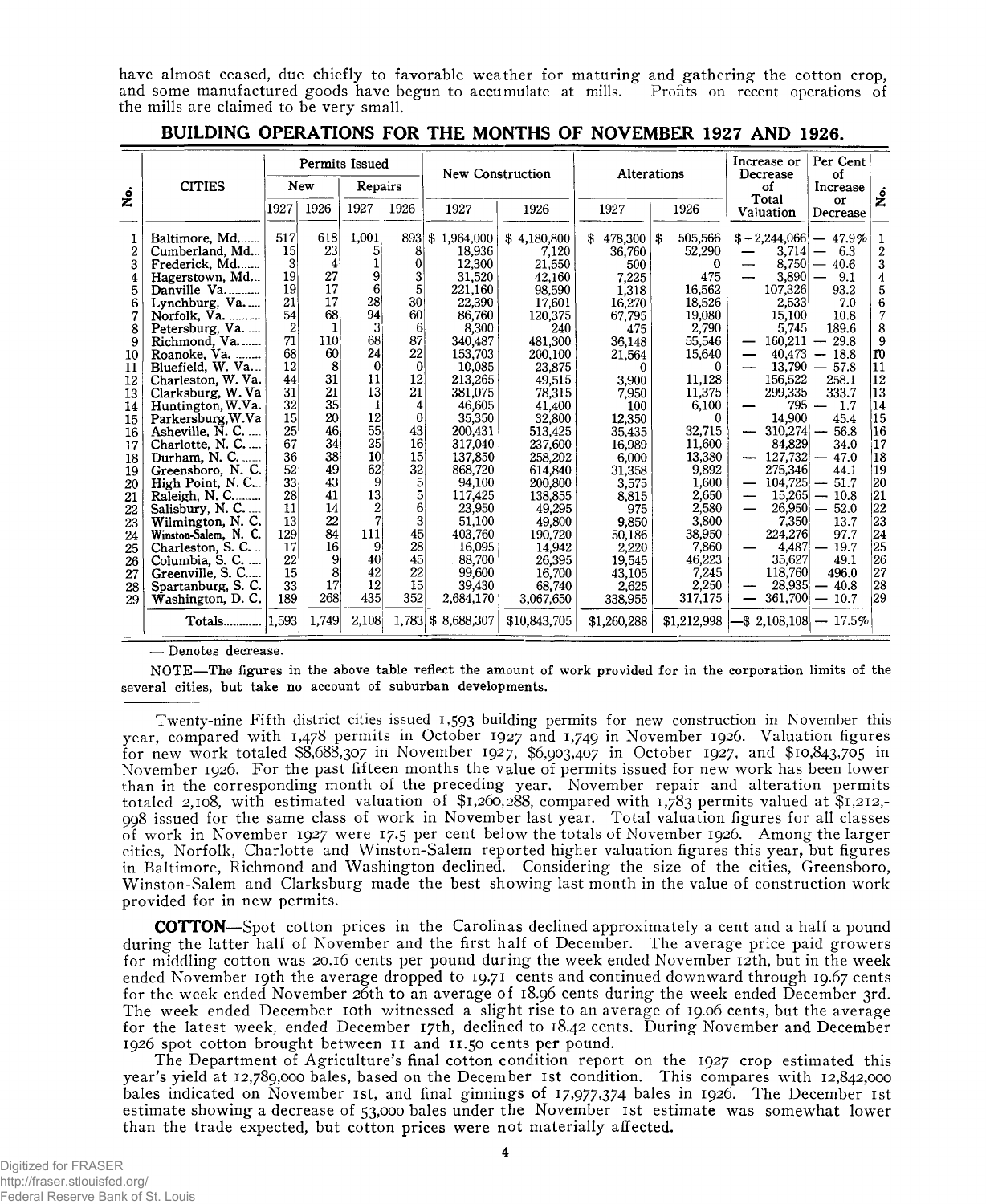The Bureau of the Census ginning report to December 13th showed 12,071,799 bales ginned prior to that date this year, compared with 15,540,804 bales ginned to the same date in 1926 and 14,831,846 bales ginned before December 13th in 1925. Due to very favorable weather for picking, a larger percentage of the total crop was ginned before December this year than a year ago, only 329,915 bales being ginned between December 1st and 13th this year compared with over a million bales last year.

Cotton consumption in American mills in November totaled 625,680 bales, compared with 612,- 935 in October this year and 583,746 bales in November 1926. Total consumption for the four months of the present season—August 1st to November 30th—amounted to 2,499,370 bales, compared with 2,222,930 bales consumed during the corresponding four months last year. Stocks of cotton on hand in manufacturing establishments totaled  $\overline{1,551,336}$  bales on November 30, 1927, compared with  $1.327,005$  bales a month earlier and  $1.403,013$  bales a year ago. Public warehouses and compresses  $1,327,005$  bales a month earlier and  $1,403,013$  bales a year ago. held 5,969,418 bales on November 30, 1927, compared with 5,433,129 bales so held on October 31, 1927, and 6,516,502 bales on November 30, 1926. Exports in November of 999,501 bales were lower than 1,126,509 bales sent abroad in October this year and 1,486,224 bales exported in November last year, and total exports of 3,097,362 bales during the four months of the present season are below the 4,041,923 bales shipped over seas during the corresponding period in 1926. November imports totaled 28,845 bales, compared with 19,235 bales brought in during October and 41,441 bales in November 1926. Cotton growing states consumed 468,596 bales in November, compared with 449,040 bales used in October and 426,129 bales consumed in November 1926. The cotton growing states used 74.89 per cent of November's consumption this year, compared wuth 73.00 per cent of the November 1926 consumption.

Between November 1st and December 1st, the Department of Agriculture raised its estimate of production for South Carolina by 5,000 bales, and also raised the estimate for North Carolina 12,000 bales. The estimate for Virginia was lowered 2,000 bales during the month. These changes resulted The estimate for Virginia was lowered 2,000 bales during the month. These changes resulted in a net increase in November of 15,000 bales in the expected production of the Fifth district. The final estimate for South Carolina is 735,000 bales. Ginnings in South Carolina to December 1st totaled 700,991 bales, or 95.4 per cent of the year's yield, in comparison with 81.7 per cent of the 1926 crop ginned to the same date last year. North Carolina's estimated yield of 857,000 bales is 13 per cent below last year's record crop, but the present crop is worth approximately \$10,000,000 more money. Previous to December 1st, ginnings in North Carolina totaled 787,000 bales, approximately 92 per cent of this year's crop, compared with 80 per cent ginned before December last year. Virginia's expected production of 32,000 bales is about 37 per cent less than the 51,000 bales grown in 1926, but the acreage planted to cotton in Virginia this year was 29 per cent less than last year. Ginnings in Virginia totaled 23,562 bales prior to December 1st, or 73.6 per cent of the year's yield, compared with 73.2 per cent of the crop ginned before December a year ago. In all Fifth district cotton growing states the weather was favorable for late development and for picking in October and November, and on December 1st very little cotton remained in the fields. The good weather caused the lint to suffer less than usual from discoloration, and very little cotton was beaten out by hard rains.

**TOBACCO**—North Carolina tobacco markets sold 120,977,862 pounds of producers' tobacco in November at an average of \$26.28 per hundred pounds. The number of pounds sold was 16 per cent above 104,032,285 pounds sold in November last year, but this year's price was about 5 per cent below the average of \$27.66 per hundred paid during the same month last year. Winston-Salem led in November 1927 sales with 19,975,812 pounds, Wilson ranking second with 16,791,262 pounds and Greenville third with 15,042,466 pounds. Mebane and Roxboro paid the highest average prices during November with \$32.54 and \$29.09 per hundred pounds, respectively. Total season sales of 386,015,087 pounds prior to December amount to about 88 per cent of the Government estimate of the 1927 crop.

Virginia auction markets sold 40,119,836 pounds of producers' tobacco in November. Flue-cured, or Bright, tobacco sold totaled 35,957,135 pounds, and brought an average price of \$24.20 per hundred pounds, compared with 29,903,184 pounds sold for an average of \$26.42 per hundred in November last year. Fire-cured, or Dark, tobacco sold in November totaled 3,392,984 pounds, at an average of \$9.52 per hundred, compared with 4,773,506 pounds sold for \$8.07 per hundred in November 1926. Sun-cured tobacco sold on the Richmond market totaled 769,717 pounds in November and averaged \$10.65 per hundred pounds, compared with 1,194,180 pounds at \$8.51 per hundred sold in November a year ago. In aggregate sales in November, Danville with 15,538,468 pounds sold for an average of \$25.31 per hundred led in both quantity and price, South Boston with sales totaling 7,800,160 pounds for \$24.85 ranking second. Lynchburg led in Fire-cured sales with 1,420,664 pounds, but Drake's Branch led in price, selling 282,751 pounds of this type of tobacco for \$10.19 per hundred pounds. The quality of the Virginia tobacco crop this season has been slightly better than last year, and prices for Firecured types have been better, but Flue-cured tobacco prices are lower than in 1926.

**AGRICULTURAL NOTES—**Crops in the Fifth reserve district turned out well this year, on the whole, and it now appears that farmers are in better position than they were a year ago. There are sections of the district in which conditions are not good, notably in southern, eastern and central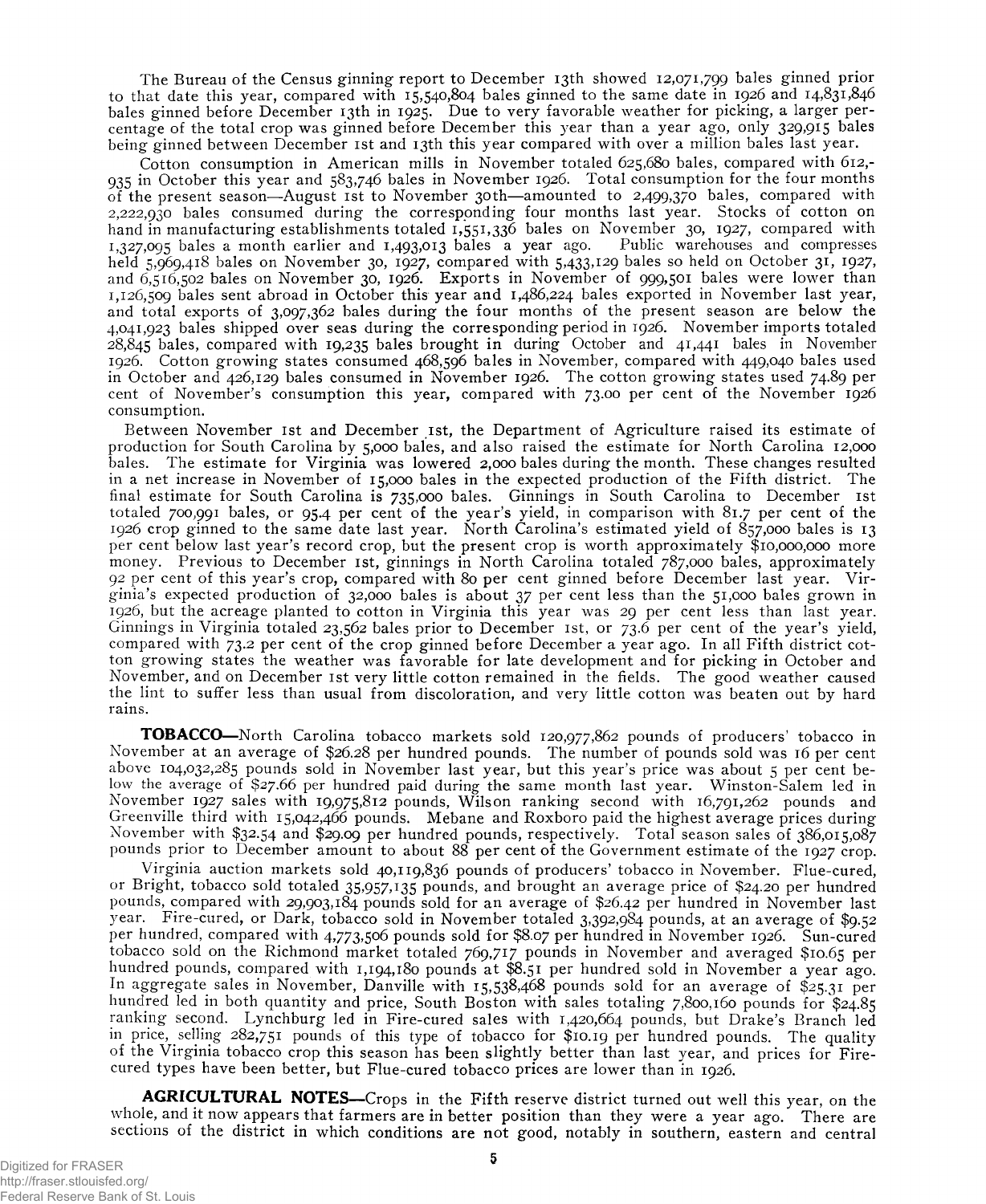South Carolina where the cotton crop was very poor, but on the other hand the Piedmont counties of that state have gathered the largest cotton crop in several years. As a whole the cotton crop of the district was much more profitable than the 1926 crop, both because of higher prices this year and the cheapness with which the crop was grown. Farmers raised increased supplies of food and feed crops this year, and are in position to begin next year's operations advantageously.

In our *Review* next month final production figures by states for the leading crops of the Fifth district will be given.

#### **FIGURES ON RETAIL TRADE**

**As Indicated By Reports from Twenty-Nine Representative Department Stores for the Month of November 1927**

|            |           |                  |            | Percentage increase in November 1927 sales, compared with sales in November 1926:                           |              |                  |  |
|------------|-----------|------------------|------------|-------------------------------------------------------------------------------------------------------------|--------------|------------------|--|
|            | Baltimore | $\emph{Richard}$ | Washington |                                                                                                             | Other Cities | District         |  |
| $-7.1$     |           | $.6\,$           | $-2.7$     |                                                                                                             | $-3.4$       | $-3.4$           |  |
| $-3.7$     |           | 2.0              | $-1.5$     | Percentage increase in total sales since January 1st, over sales during the first eleven months of 1926:    | $-1.4$       | $-2.1$           |  |
| inclusive: |           |                  |            | Percentage increase in November 1927 sales over average November sales during the three years 1923-1925,    |              |                  |  |
|            | 1.1       | 23.6             | 14.1       |                                                                                                             | 1.8          | 7.7              |  |
| $-3.3$     |           | $2.3\,$          |            | Percentage increase in stock on hand November 30, 1927, over stock on November 30, 1926:                    | 6.5          | 1.8              |  |
|            | 2.6       | 3.4              | 4.5        | Percentage increase in stock on hand November 30, 1927, over stock on October 31, 1927:                     | 1.3          | $3.2\phantom{0}$ |  |
|            | 29.7      | 29.2             | 28.6       | Percentage of sales in November 1927 to average stock carried during that month:                            | 20.6         | 28.1             |  |
| months:    |           |                  |            | Percentage of cumulative sales since January 1st to average stock carried during each of the eleven elapsed |              |                  |  |
|            | 281.5     | 292.9            | 292.4      |                                                                                                             | 226-6        | 279.9            |  |
|            | 4.1       |                  | 3.9        | Percentage of outstanding orders on November 30th to total purchases of goods in 1926:                      | 32           | 3.9              |  |
|            | 25.4      | 31.0             | 31.9       | Percentage of collections in November to total accounts receivable on November 1, 1927:                     | 33.0         | 28.6             |  |

— Denotes decreased percentage.

Retail trade in the Fifth reserve district in November, as reflected in sales by twenty-nine leading department stores, was 3.4 per cent below that of November 1926, but exceeded the average volume of sales in November during the three years 1923-1925 by 7.7 per cent. Total sales this year since January 1st were 2.1 per cent less than the record set during the first eleven months of 1926. Stocks on the shelves of the reporting stores on November 30, 1927, were 1.8 per cent larger than on November 30, 1926, and were 3.2 per cent larger than on October 31st this year. The percentage of sales in November to average stocks carried that month was 28.1 per cent, and the percentage of total sales since January 1st to average stock carried during each of the eleven months was 279.9 per cent, a slightly lower figure than 284.1 per cent attained during the corresponding eleven months last year. Collections in November averaged 28.6 per cent of receivables outstanding on November 1st, showing some improvement over 27.8 per cent of outstanding receivables collected in October, but a decline from 28.9 per cent collected in November 1926.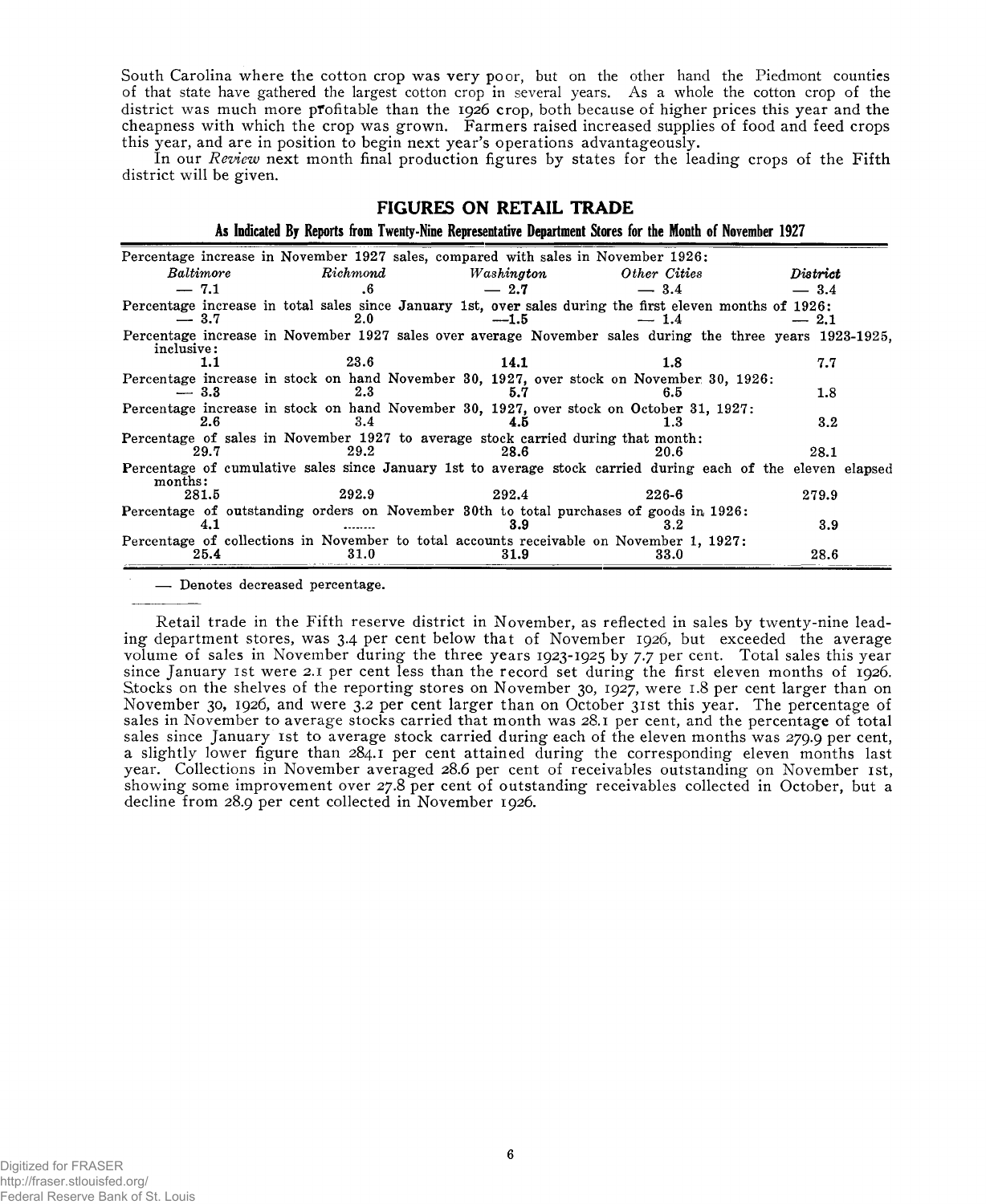# **WHOLESALE TRADE, NOVEMBER 1927**

|        |                                                   |                 | Percentage increase in November 1927 sales, compared with sales in November 1926:                                                                   |                          |            |
|--------|---------------------------------------------------|-----------------|-----------------------------------------------------------------------------------------------------------------------------------------------------|--------------------------|------------|
|        |                                                   |                 | 33 Groceries 11 Dry Goods 5 Shoes 16 Hardware 5 Furniture                                                                                           |                          | 13 Drugs   |
| $-15$  | $-11.9$                                           | $-12.1 - 9.3$   |                                                                                                                                                     | $-39.6$                  | 2.6        |
| $-2.5$ | $-16.2$                                           | $-32.1$ $-12.8$ | Percentage increase in November 1927 sales, compared with sales in October 1927:                                                                    | $-21.3$                  | $-4.7$     |
| $-5.0$ | $-2.2$                                            | 1.8             | Percentage increase in total sales since January 1, 1927, compared with sales in the first eleven months of 1926:<br>2.2                            | $-10.3$                  | $-3$       |
|        | $-2.6(12^*)$ $18.2(4^*)$ $-25.3(4^*)$ $-1.2(8^*)$ |                 | Percentage increase in stock on November 30, 1927, compared with stock on November 30, 1926:                                                        | $\overline{\phantom{a}}$ |            |
|        | 1.5(12*) $-5.8(4^*)$ $-6.1(4^*)$ $-9(8^*)$        |                 | Percentage increase in stock on November 30, 1927, compared with stock on October 31, 1927;                                                         | $\sim$                   |            |
|        |                                                   |                 | Percentage of collections in November to total accounts receivable on November 1, 1927:<br>$64.7(20*)$ $36.1(8*)$ $35.0(5*)$ $41.5(12*)$ $24.1(3*)$ |                          | $50.3(8*)$ |
|        | - Denotes decreased percentage.                   |                 | * Number of reporting firms.                                                                                                                        |                          |            |

Eighty-three wholesale firms in six important lines of trade reported upon November's business. All lines except drugs show smaller sales in November this year than last, and all lines show seasonally smaller sales than in October 1927. During the first eleven months of 1927, sales of shoes and hardware slightly exceeded sales during the corresponding eleven months of 1926, but groc**ery**, dry goods, furniture and drug sales were less this year.

Stocks of dry goods on the shelves of the reporting firms on November 30th were larger than on November 30, 1926, but grocery, shoe and hardware stocks were smaller. During the past month stocks of groceries increased, but dry goods, shoe and hardware stocks decreased, as is usual at this season.

The percentages of collections in November to accounts receivable on the first of the month were higher in dry goods, shoes and hardware than in November 1926, but were lower in groceries, furniture and drugs.

(Compiled December 20, 1927)